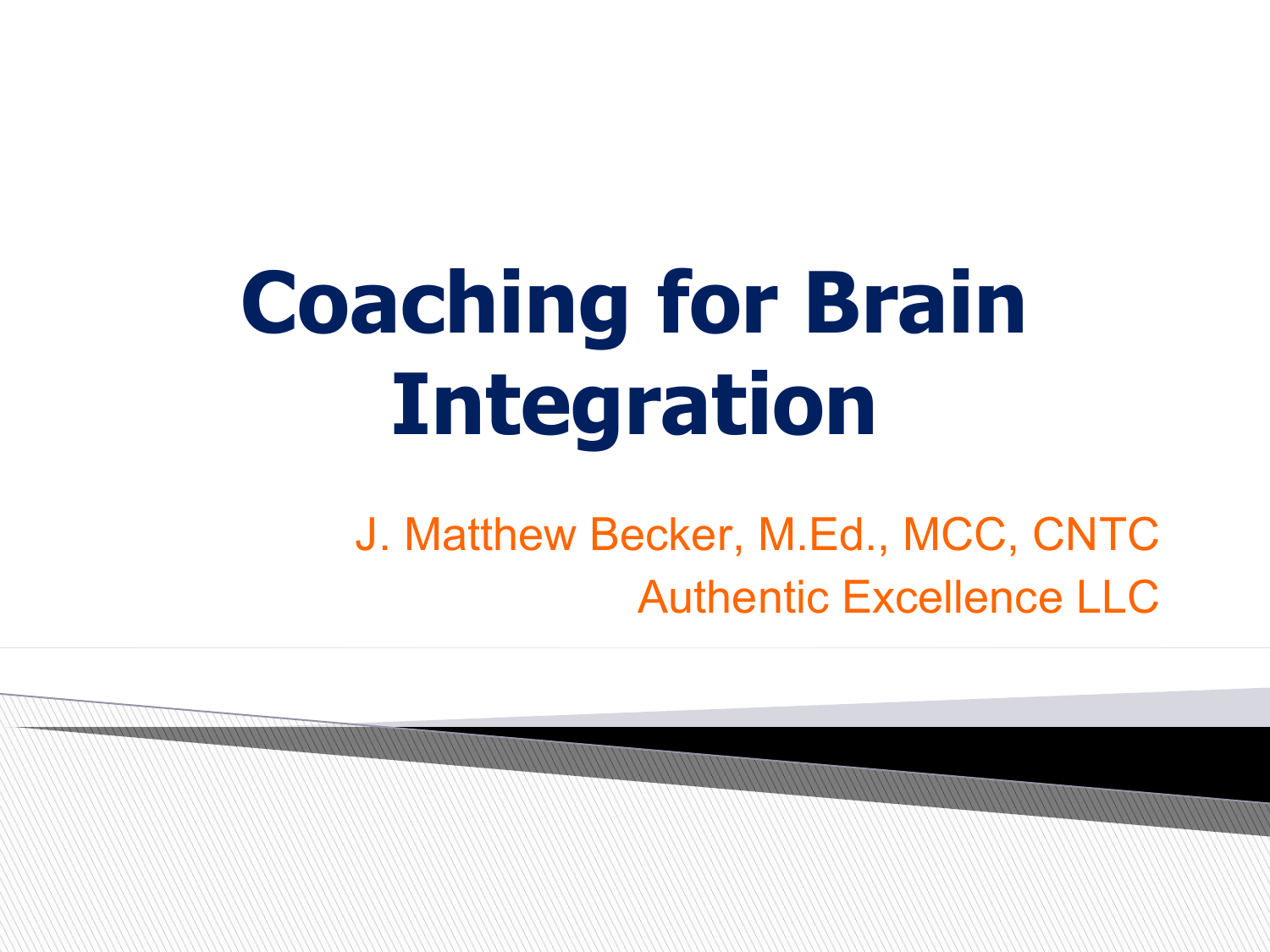## **Brain Integration**

- □ The linkage of differentiated parts
	- Limbic System & Prefrontal Cortex
	- Left & Right Hemispheres

**The Comment of The Comment of The Comment of The Comment of The Comment of The Comment of The Comment of The Co** 

- Task Positive Network & Default Mode Network
- □ Ability to use two areas of key linkage at same time and/or consciously recover more quickly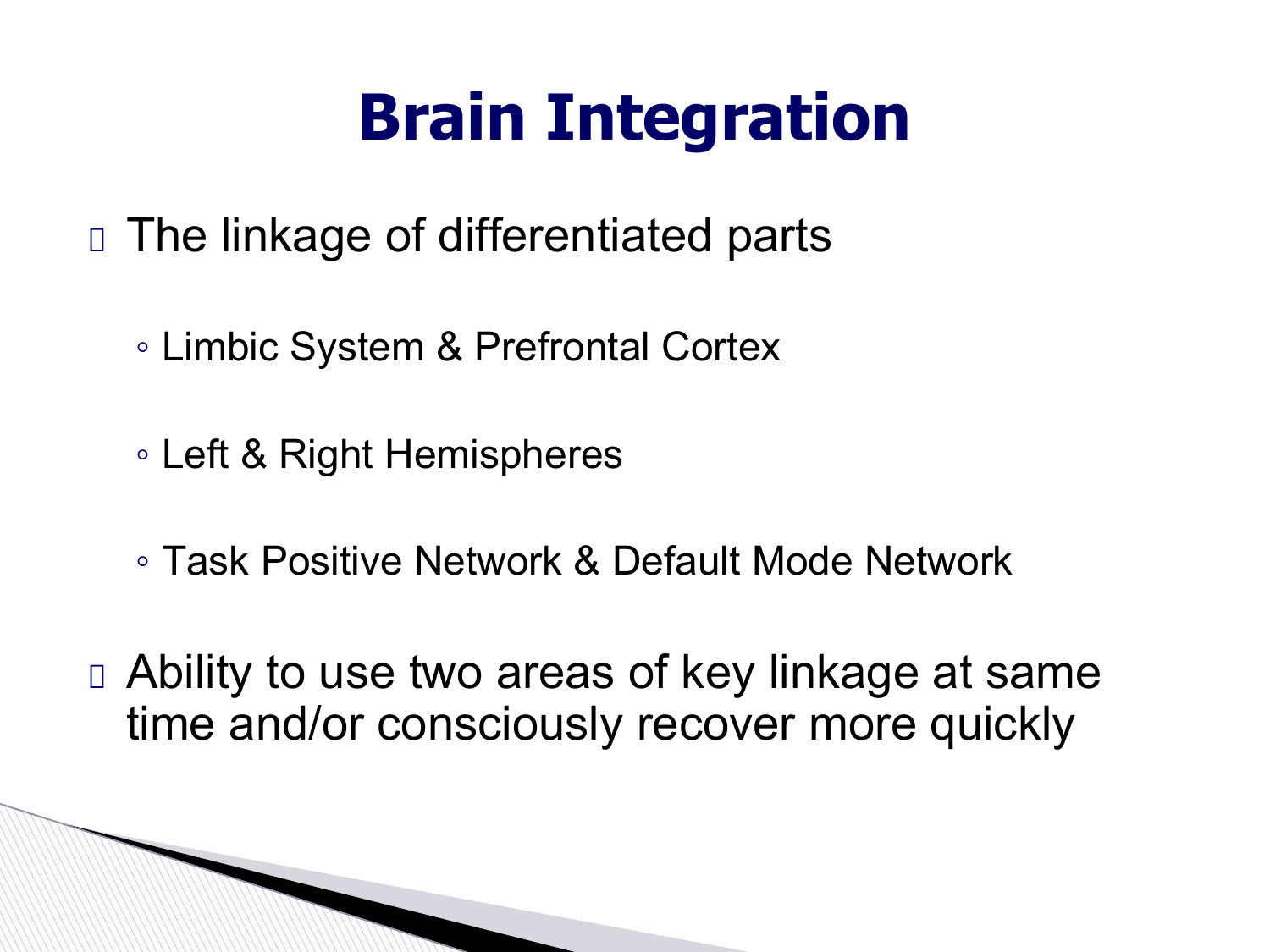### THE SEVEN LEVELS OF PERSONAL, GROUP AND **ORGANIZATIONAL EFFECTIVENESS**

|   | <b>SYNCHRONICITY</b><br>love, harmony        | Working from a true understanding that what is within<br>creates what is outside; focus on creating a positive<br>experience for all; the ability to see the gift and possibility<br>in anything. The realm of "magical coincidence."                  |
|---|----------------------------------------------|--------------------------------------------------------------------------------------------------------------------------------------------------------------------------------------------------------------------------------------------------------|
| 6 | <b>INNOVATION</b><br>objectivity, openness   | The ability to set aside ego, personal agendas and<br>perceived restrictions and explore possibilities from all<br>angles; questing for, seeking, and focusing on the most<br>effective solution to the problem or goal.                               |
|   | <b>ENGAGEMENT</b><br>motivation, tolerance   | The desire to bring value, to be a contributor; basic<br>enjoyment of the enterprise; focus on assets and<br>strengths rather than limitations and detriments.                                                                                         |
|   | <b>COURAGE</b><br>bravery, resolution        | The willingness to take a stand against previously held<br>negative or disempowering beliefs and actions, trusting in<br>the possibility of a positive future (often despite current<br>evidence that a positive future is not likely or predictable). |
|   | <b>FRUSTRATION</b><br>anger, egotism         | The focus on fighting and jockeying for position against<br>(not with) others; the feeling that the external world<br>(both people and circumstances) must be resisted.                                                                                |
|   | <b>FEAR</b><br>anxiety, craving              | The belief that one must protect against almost certain<br>loss, attack or disappointment.                                                                                                                                                             |
|   | <b>HOPELESSNESS</b><br>shame, dispiritedness | The fundamental inability to see or work towards a<br>positive future.                                                                                                                                                                                 |
|   | The Art and Science of Human Transformation  | © BEabove Leadership • www.beaboveleadership.com                                                                                                                                                                                                       |

The Seven Levels of Effectiveness, ©2014 Beabove Leadership, all rights reserved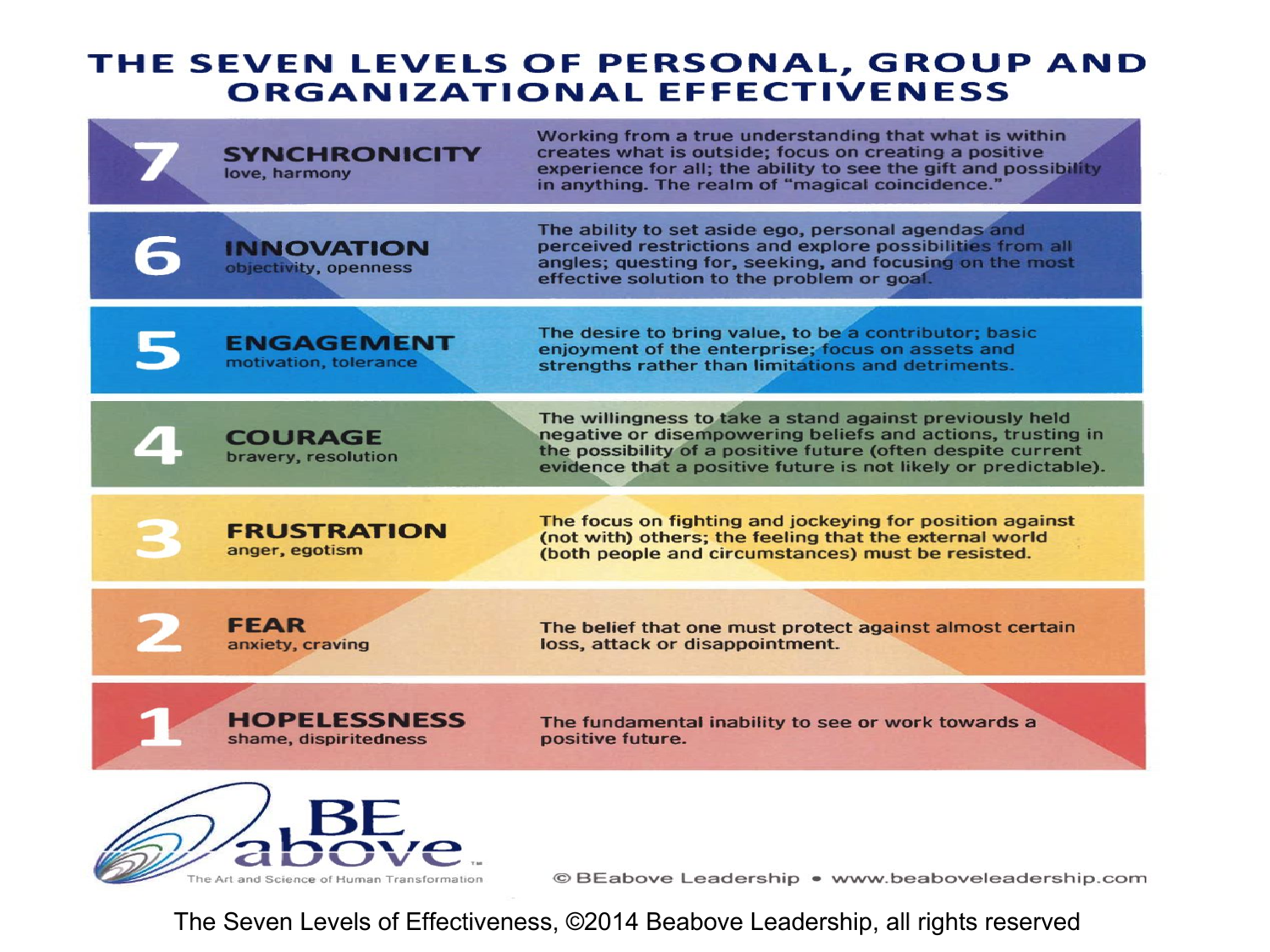## **Limbic System & Prefrontal Cortex**

- Increase in adrenalin and cortisol
- Diversion of blood to muscles and away from digestion
- Decreased functioning of immune system
- Activates sympathetic nervous system – fight or flight
- Release of anti-inflammatory hormones such as oxytocin
- Release of GABA which calms the impact of adrenalin
- Immune system is boosted
- Activates parasympathetic nervous system – rest & digest

### **Limbic System | Prefrontal Cortex**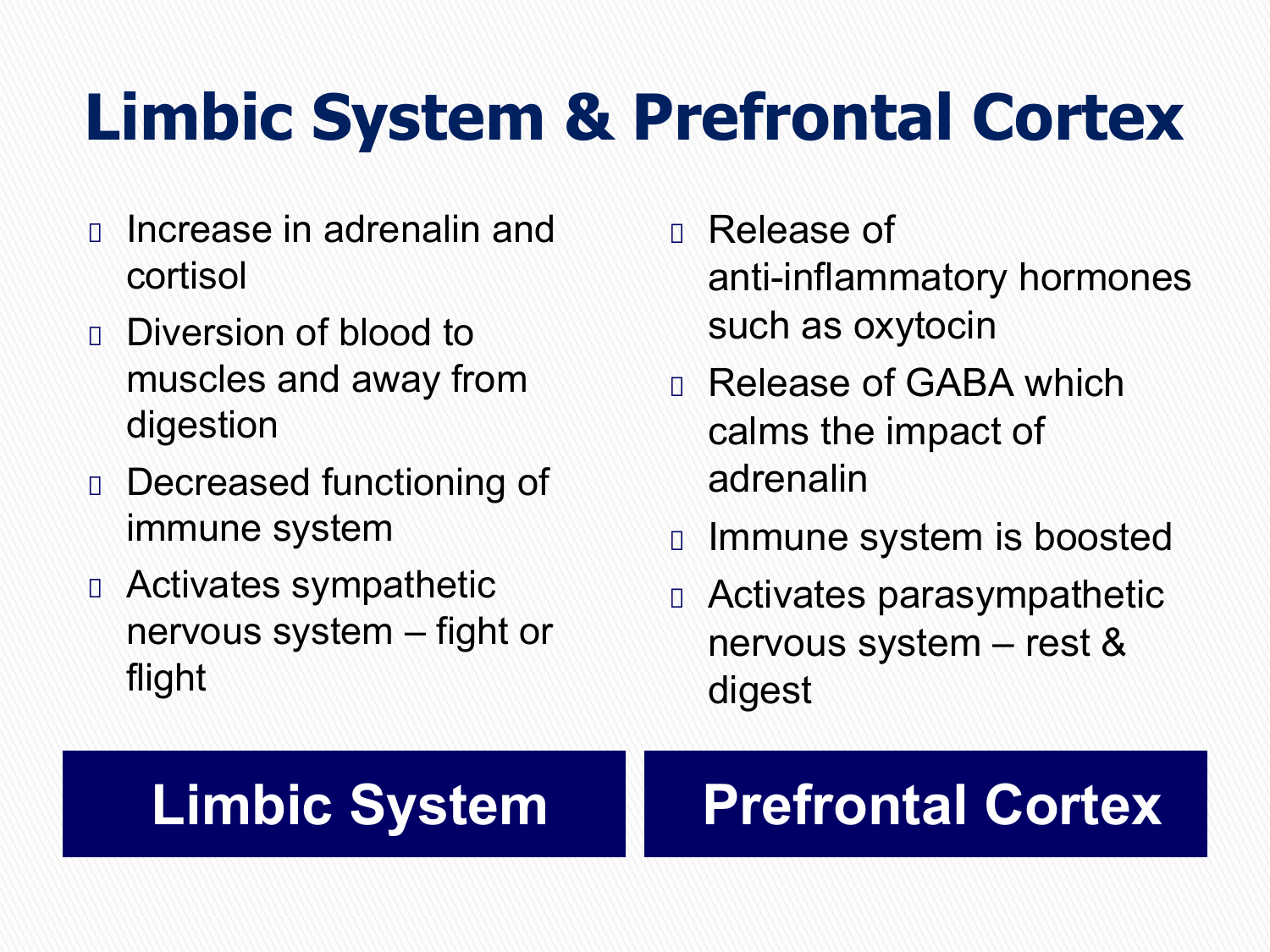## **Left & Right Hemispheres**

- Focuses in on one thing
- Interprets what RH sees
- ATL: structure, logic, positivity, focus on sequence and parts
- BTL: rigidity, anger, blame and denial, conformism
- **D** Takes in everything
- Everything comes in through RH
- ATL: freedom, seeing the whole, empathy, broader meaning
- BTL: chaos, emotional overwhelm, fear, pessimism

### **Left Hemisphere | Right Hemisphere**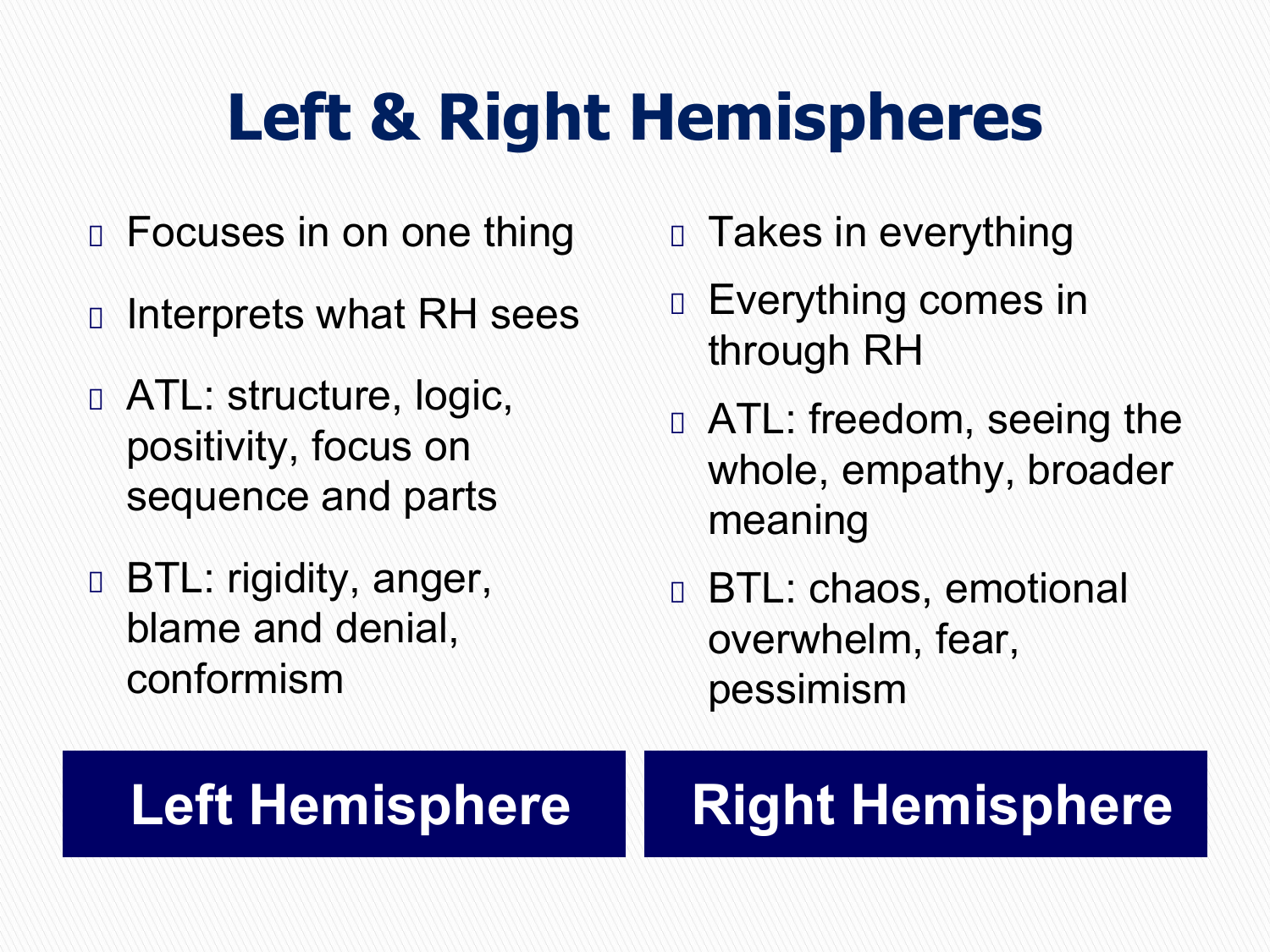### **Default Mode & Task Positive Networks**

- **Dreaming**
- **Envisioning the future**
- **Introspection**
- Gauging other's perspectives
- **Long-term memory**
- Brain is at "wakeful rest"
- Focus on task
- Actively focused on external world
- Planning
- Abstract reasoning
- Short-term (working) memory
- Brain is engaged in goal-directed activity

### **Default Mode Network (DMN)**

### **Task Positive Network (TPN)**